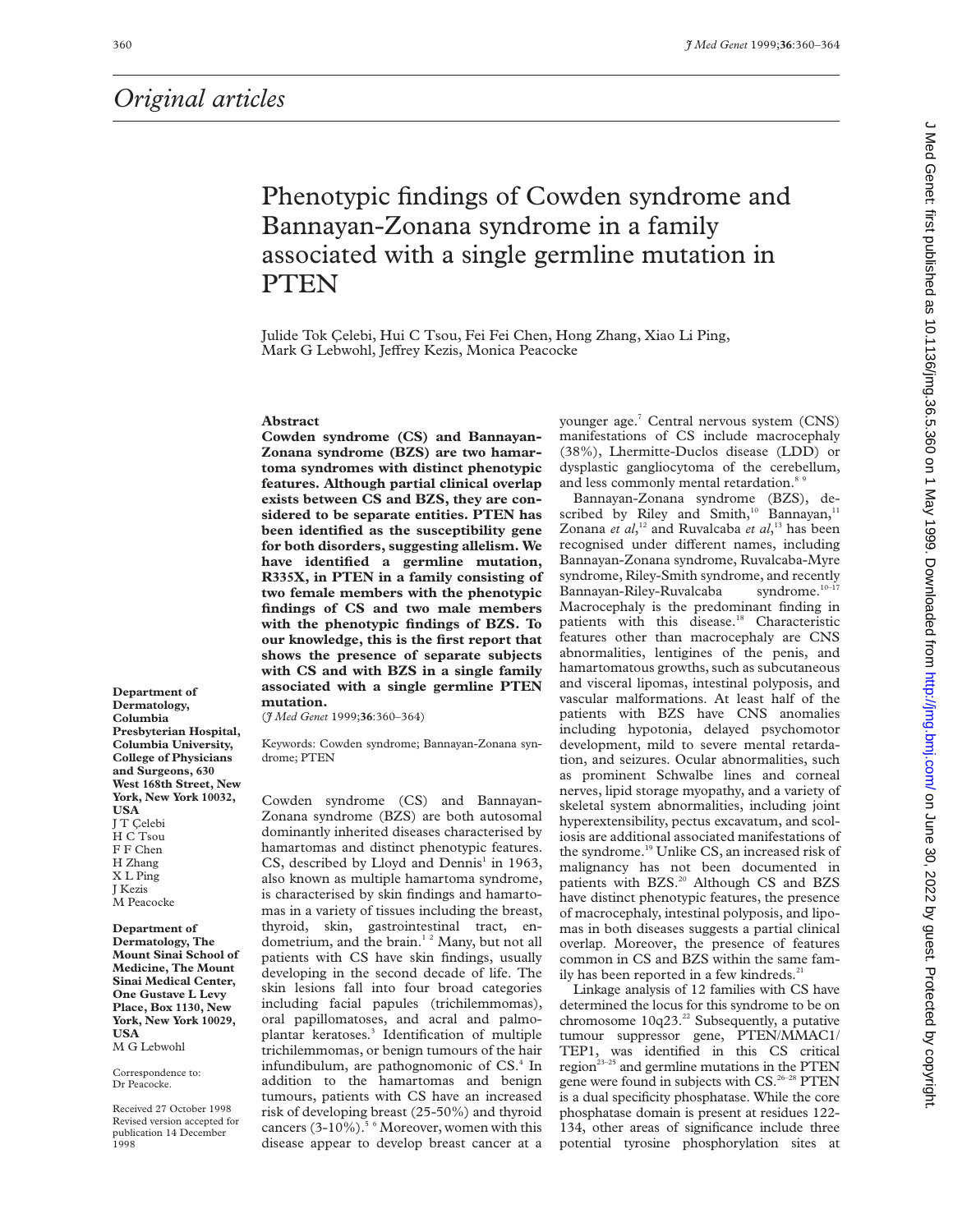residues 233-240, 308-315, and 336. Sequence analysis of PTEN shows homology to tensin, a protein associated with focal adhesions, and to auxillin, a cytoskeletal protein.<sup>24</sup>

identification of germline mutations of PTEN in CS, suggesting allelism.<sup>29</sup> Of interest, a nonsense mutation, R233X, has been previously reported in a family with CS, as well as in an unrelated family with BZS.<sup>20 30</sup> We describe here, for the first time, a family with two female

The identification of PTEN as the susceptibility gene for BZS followed soon after the



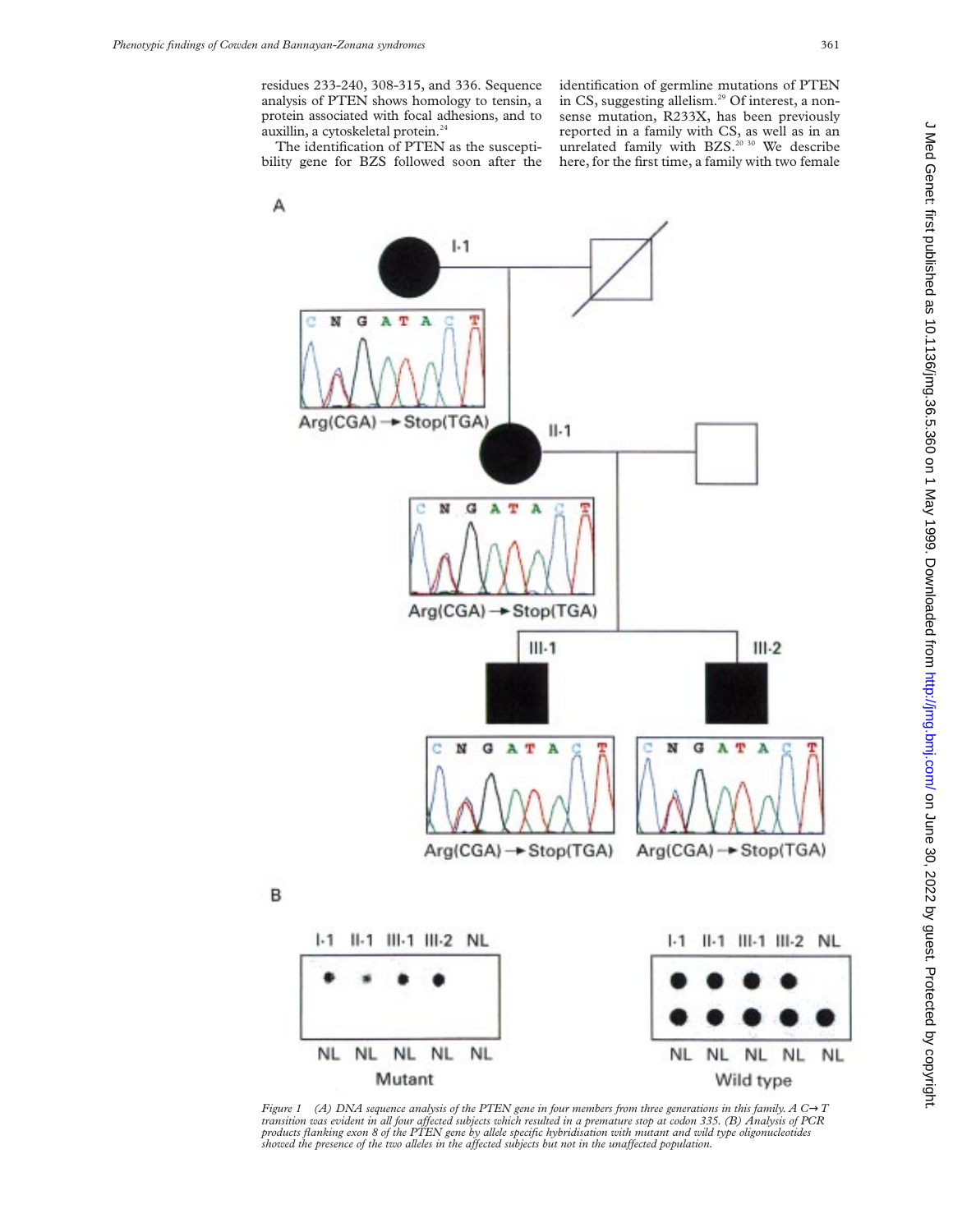*Table 1 Summary of family MHSF-066, clinical phenotype and associated mutations*

| Patient   | Age/<br>sex | Diagnosis  | Mutation/<br>predicted<br>effect | Skin                                                 | Thyroid                                                   | <b>Breast</b>            | <b>CNS</b>                                                     | GI | Other                                |
|-----------|-------------|------------|----------------------------------|------------------------------------------------------|-----------------------------------------------------------|--------------------------|----------------------------------------------------------------|----|--------------------------------------|
| MHSF066-1 | 31/F        | CS         | 1003 $C \rightarrow T$<br>R335X  | Trichilemmomas<br>Oral papillomas<br>Acral keratoses | Follicular<br>carcinoma (10)<br>Metastasis (lung)<br>(12) | Ductal carcinoma<br>(21) | Macrocephaly<br>Multiple sclerosis<br>(26)                     |    | Osteosarcoma<br>$(12)$ Lipoma $(12)$ |
| MHSF066-2 | 54/F        | <b>CS</b>  | 1003 $C \rightarrow T$<br>R335X  | Trichilemmomas<br>Oral papillomas<br>Acral keratoses | Hashimoto's<br>thyroiditis (42)                           | Ductal carcinoma<br>(48) | Macrocephaly<br>Slurred speech                                 |    |                                      |
| MHSF066-3 | 9/M         | <b>BZS</b> | 1003 $C \rightarrow T$<br>R335X  | Lentigines of the<br>penis                           | $\overline{\phantom{a}}$                                  |                          | Macrocephaly<br>Developmental delay<br>Dysarthria<br>Hypotonia |    |                                      |
| MHSF066-4 | 6/M         | <b>BZS</b> | 1003 $C \rightarrow T$<br>R335X  | Lentigines of the<br>penis                           | $\overline{\phantom{a}}$                                  |                          | Macrocephaly<br>Developmental delay<br>Dysarthria<br>Hypotonia |    |                                      |

(): age at diagnosis.

members phenotypically fulfilling the criteria for CS and two male members with the phenotypic findings of BZS associated with a single germline mutation in the PTEN coding sequence. The transition, C to T, at nucleotide 1003 in exon 8 resulted in the arginine being replaced by a stop codon (R335X). While CS and BZS are considered to be allelic disorders, this is the first report showing the existence of a single PTEN mutation in the same germline conferring the phenotypic findings of both syndromes. Moreover, these data support the notion that a family history of breast tumour can be identified in males with BZS.

# **Materials and methods**

FAMILY

The diagnosis of CS was made using the international Cowden's Consortium CS diagnosis criteria. The diagnosis of BZS was made according to accepted clinical criteria. Blood samples were obtained after informed consent from subjects with CS.

#### DNA EXTRACTION

Genomic DNA was extracted from whole blood using a QIAamp Blood Maxi Kit (Qiagen). DNA concentration was measured by  $OD_{260}$  and purity was checked by the ratio of  $OD_{260}/OD_{280}$ .

PCR AMPLIFICATION AND MUTATION DETECTION Genomic DNA was amplified with primers flanking the exons of PTEN/MMAC1 as described.<sup>7 24</sup> For mutation detection, PCR products were sequenced using an Applied Biosystem 310 automated sequencing system.

### ALLELE SPECIFIC HYBRIDISATION

Oligonucleotides (20 base pairs) were synthesised with either the wild type or the mutant nucleotide located in the centre. DNA from subjects with a mutation and normal controls were amplified and blotted onto the nylon membranes. Oligonucleotides were then labelled with  ${}^{32}P\gamma$ ATP and used as probe in the hybridisation reactions. Two identical membranes containing mutant and normal PCR products were hybridised with wild type and mutant oligonucleotides respectively in a buffer  $(5 \times$  Denhardts,  $5 \times$  SSPE, 0.5% SDS) at 48°C for two hours. Blots were then washed in  $2 \times$ 

SSPE, 0.1% SDS at 48°C for 30 minutes. The blots were then air dried and autoradiology performed at –70°C with Kodak XAR film and intensifying screens.

#### **Results**

As shown in the pedigree (fig 1), the MHSF066 family consists of affected family members in three generations, two subjects with CS and two with BZS. MHSF066-01 and her mother, MHSF066-02, both phenotypically fulfil the criteria for CS, by the presence of classical skin lesions and benign and malignant neoplasms. The germline mutations in PTEN and associated phenotypes are listed in table 1. MHSF066-01, who has been reported previously,<sup>31</sup> is a 31 year old white female with a unique presentation of CS. She was diagnosed with a follicular thyroid carcinoma at the age of 10, which later metastasised to the left lung and was treated successfully with surgical resection. At the age of 12, she developed an osteosarcoma of the left proximal tibia and a large lipoma  $(10 \times 15$  cm) in the mediastinum. Intraductal breast carcinoma was diagnosed at the age of 21 and multiple sclerosis at the age of 26. In addition to having a complex medical history, she gave birth to two male infants subsequently identified as having BZS. MHSF066-03 and MHSF066-04, currently 9 and 6 years old respectively, were both born with macrocephaly (>95th centile) with normal ventricular size. During their early childhood years, they showed signs of developmental delay, hypotonia, and lentigines of the penis, all characteristic of BZS.

The affected and unaffected members of family MHSF066 were analysed for germline PTEN mutations. Direct sequencing analysis of the PCR product flanking exon 8 showed a transition of C to T at nucleotide 1003, resulting in a change from arginine to a stop codon (R335X). This nonsense mutation was identified in all four affected subjects with CS and BZS in this family.

The mutation was subsequently confirmed by allele specific oligonucleotide (ASO) analysis (fig 1), which showed both the wild type and the mutant allele from each of the affected subject's genomic DNA. By contrast, ASO of 30 alleles from unaffected, unrelated subjects failed to identify the mutant allele.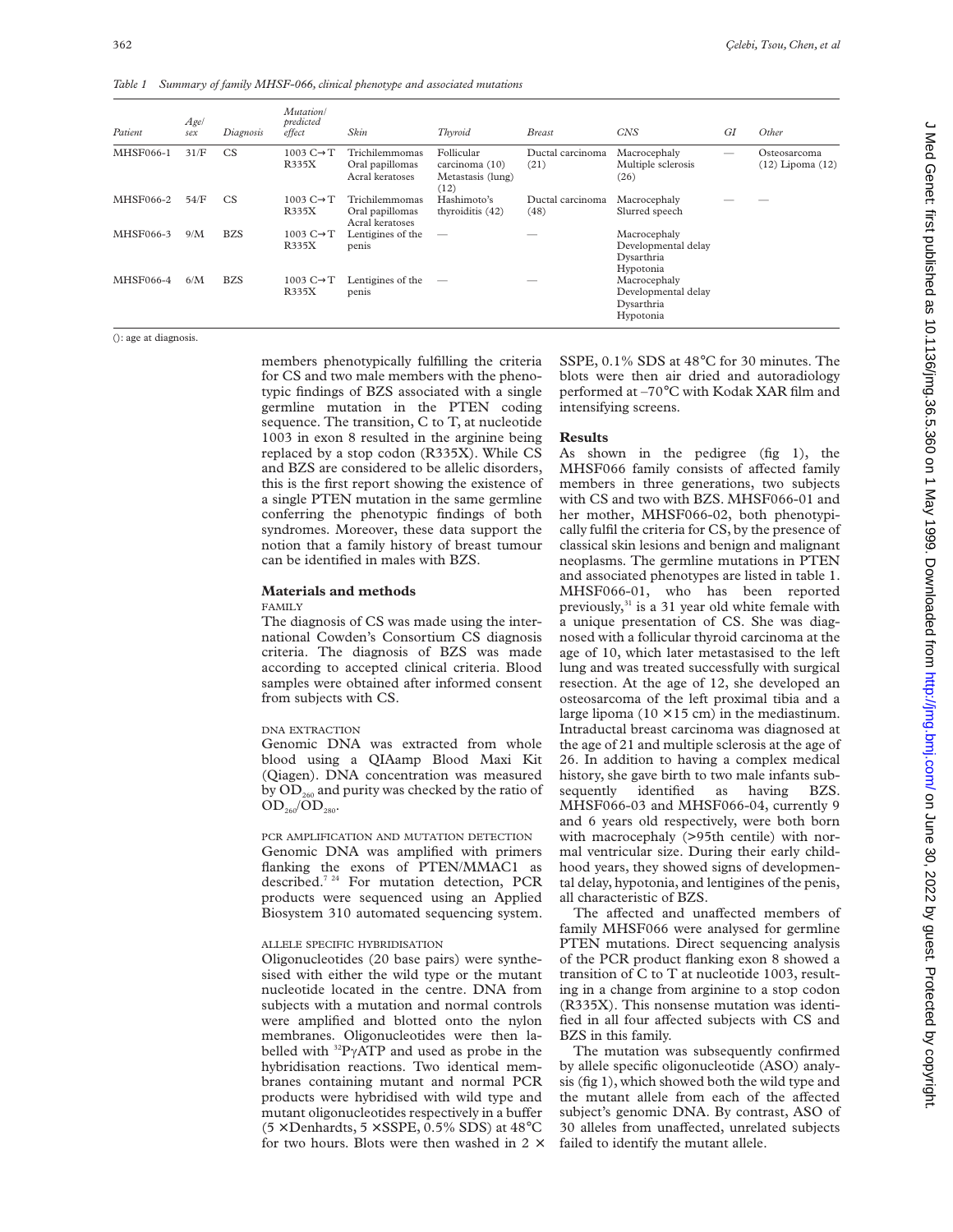*Table 2 Summary of BZS mutations in PTEN and the coexistence of identical mutations in families with CS and BZS*

|                | Mutation       | Phenotype      | Reference    |
|----------------|----------------|----------------|--------------|
|                | <b>S170R</b>   | BZS            | 20           |
| $\overline{c}$ | 520del25       | <b>BZS</b>     | 20           |
| 3              | $1390$ del $C$ | <b>BZS</b>     | 32           |
| 4              | Y178X          | <b>BZS</b>     | 32           |
| 5              | Q214X          | <b>BZS</b>     | 32           |
| 6              | E256X          | <b>BZS</b>     | 32           |
| 7              | Y68H           | <b>BZS</b>     | 20           |
|                | Y68H           | CS             | 28           |
| 8              | R233X          | <b>BZS</b>     | 20           |
|                | R233X          | C <sub>S</sub> | 30           |
| $\mathbf Q$    | R335X          | CS, BZS        | Present case |
|                | R335X          | C <sub>S</sub> | 30           |
|                | R335X          | CS.            | 30           |
|                | R335X          | C.S            | 20           |

## **Discussion**

PTEN has been identified as the susceptibility gene for two hamartoma syndromes, CS and BZS.<sup>20</sup> Although distinct phenotypically, these two disorders display partial clinical overlap.<sup>21</sup> We have identified a germline mutation, R335X, in the PTEN coding sequence, in a family with two members with the classical phenotypic findings of CS and two members with the classical phenotypic findings of BZS. To our knowledge, this is the first report that contains subjects with the CS and the BZS phenotype in a single family resulting from the same PTEN mutation. Since patients with CS usually develop characteristic skin findings in the second decade, it will be crucial to follow the two affected male children with BZS in this family to evaluate whether the features of CS develop. The severe tumour phenotype of proband MHSF 066-01 also deserves comment. In addition to developing malignant tumours at a young age, including osteosarcoma, follicular thyroid carcinoma with metastasis to the lung, and breast carcinoma, she also shows an unknown association of CS, that is, multiple sclerosis.

To date, nine families with BZS have been screened for PTEN mutations, of which five were found to exhibit mutations in this gene.<sup>20 28 30 32</sup> These are summarised in table 2. Of interest, two of the mutations identified in BZS families, R233X and Y68H, were also independently reported in unrelated families with CS.<sup>20 28 30</sup> R335X represents another example of a particular germline PTEN mutation being present in both syndromes.<sup>20 30</sup> Although the mutation reported herein, R335X, has not been previously reported in BZS, it has been observed in three unrelated families with CS. Moreover, we have recently identified R335X in an unrelated female proband with BZS (J Tok *et al*, unpublished data), suggesting that this truncating PTEN mutation is common in both hamartoma syndromes. Additionally, we have tested a frameshift mutation, 915del13, resulting in a premature stop at codon 312 in exon 8, and identified almost a complete loss of the PTEN phosphatase activity (unpublished data). Similar functional changes are predicted to occur with the truncating PTEN mutation R335X.

These data, together with our own, clearly indicate that an identical mutation, found in a single germline, in the PTEN gene can confer susceptibility to two distinct phenotypes, CS and BZS. These observations suggest that increased susceptibility to breast and thyroid cancer may be found in members of BZS families associated with germline PTEN mutations. Moreover, it also suggests that women with CS may give birth to offspring with the findings of BZS as well as CS. While the notion that these two diseases may be within the spectrum of the same primary disorder awaits further study, we cannot exclude the presence of epigenetic factors, such as sex hormones or other modifying genes playing a role in the pathogenesis of the phenotypic findings of both syndromes.

The authors are grateful to this family for their participation in the study. This work was supported by grants from the National Cancer Institute (RO-1 CA-66693 and RO-1 CA-70519 to MP), the National Institute on Aging (K-04 AG-00694 to MP), and the National Institute of Arthritis and Musculoskeletal and Skin Diseases, Skin Disease Research Center (PO-30 AR44535 to David R Bickers).

- 1 Lloyd KM, Dennis M. Cowden's syndrome. A possible new syndrome complex with multiple system involvement. *Ann Intern Med* 1963;**58**:136-42.
- 2 Weary PE, Gorlin RJ, Gentry WC, Comer JE, Greer K. Multiple hamartoma syndrome (Cowden's syndrome).
- *Arch Dermatol* 1972;**106**:682-90. 3 Salem OS, Steck WD. Cowden's syndrome (multiple hamartoma syndrome and neoplasia syndrome. *J Am Acad Dermatol* 1983;**8**:686-96.
- 4 Brownstein MH, Mehregan AH, Bikowski JB. Trichilemmo-
- mas in Cowden's syndrome. *JAMA* 1977;238:26.<br>5 Brownstein MH, Wolf M, Bikowski JB. Cowden's<br>syndrome: a cutaneous marker of breast cancer. *Cancer* 1978;**41**:2393-8.
- 6 Schrager CA, Schneider D, Gruener AC, Tsou HC, Peacocke M. Clinical and pathological features of breast disease in Cowden's syndrome: an underrecognized syndrome with an increased risk of breast cancer. *Hum Pathol* 1998;**29**:47-53.
- 7 Tsou HC, Teng DH, Ping Li X, *et al*. The role of *MMAC1* mutations in early-onset breast cancer: causative in association with Cowden syndrome and excluded in *BRCA1*-negative cases. *Am J Hum Genet* 1997;**61**: 1036-43.
- 8 Albrecht S, Haber RM, Goodman JC, Duvic M. Cowden syndrome and Lhermitte-Duclos syndrome. *Cancer* 1992; **70**:869-85.
- 9 Eng C, Murday V, Seal S, Mohammad S,*et al*. Cowden syndrome and Lhermitte-Duclos disease in a family: a single genetic syndrome with pleiotropy? *J Med Genet* 1994;**31**: 458-61.
- 10 Riley HD, Smith WR. Macrocephaly, pseudopapilledema and multiple hemangiomata. A previously undescribed
- heredofamilial syndrome. *Pediatrics* 1960;**26**:293-300. 11 Bannayan GA. Lipomatosis, angiomatosis, and macren-cephalia. A previously undescribed congenital syndrome. *Arch Pathol* 1971;**92**:1-5.
- 12 Zonana J, Rimoin DL, Davis DC. Macrocephaly with mul-tiple lipomas and hemangiomas. *J Pediatr* 1976;**89**:600-2.
- 13 Ruvalcaba RHA, Myhre S, Smith DW. Sotos syndrome with intestinal polyposis and pigmentary changes of the genita-lia. *Clin Genet* 1980;**18**:413-16.
- 14 Higginbottom MC, Schultz P. The Bannayan syndrome: an autosomal dominant disorder consisting of macrocephaly, lipomas, hemangiomas, and risk for intracranial tumors. *Pediatrics* 1982;**69**:632-4.
- 15 DiLiberti JH, Weleber RG, Budden S. Ruvalcaba-Myhre-Smith syndrome: a case with probable autosomal dominant inheritance and additional manifestations. *Am J Med Genet* 1983;**15**:491-5.
- 16 Miles JH, Zonana J, Mcfarlane J, Aleck KA, Bawle E. Mac-rocephaly with hamartomas: Bannayan-Zonana syndrome. *Am J Med Genet* 1984;**19**:225-34.
- 17 Cohen MM. Bannayan-Riley-Ruvalcaba syndrome: renaming three formerly recognized syndromes as one etiologic entity. *Am J Med Genet* 1990;**35**:291.
- 18 Halal F. Male to male transmission of cerebral gigantism. *Am J Med Genet* 1982;**12**:411-19. 19 Gorlin RJ, Cohen MM, Condon LM, Burke BA. Bannayan-
- Riley-Ruvalcaba syndrome. *Am J Med Genet* 1992;**44**:307- 14.
- 20 Marsh DJ, Coulon V, Lunetta KL, *et al*. Mutation spectrum<br>and genotype-phenotype analyses in Cowden disease and<br>Bannayan-Zonana syndrome, two hamartoma syndromes<br>with germline *PTEN* mutation. *Hum Mol Genet* 1998;7:<br>5